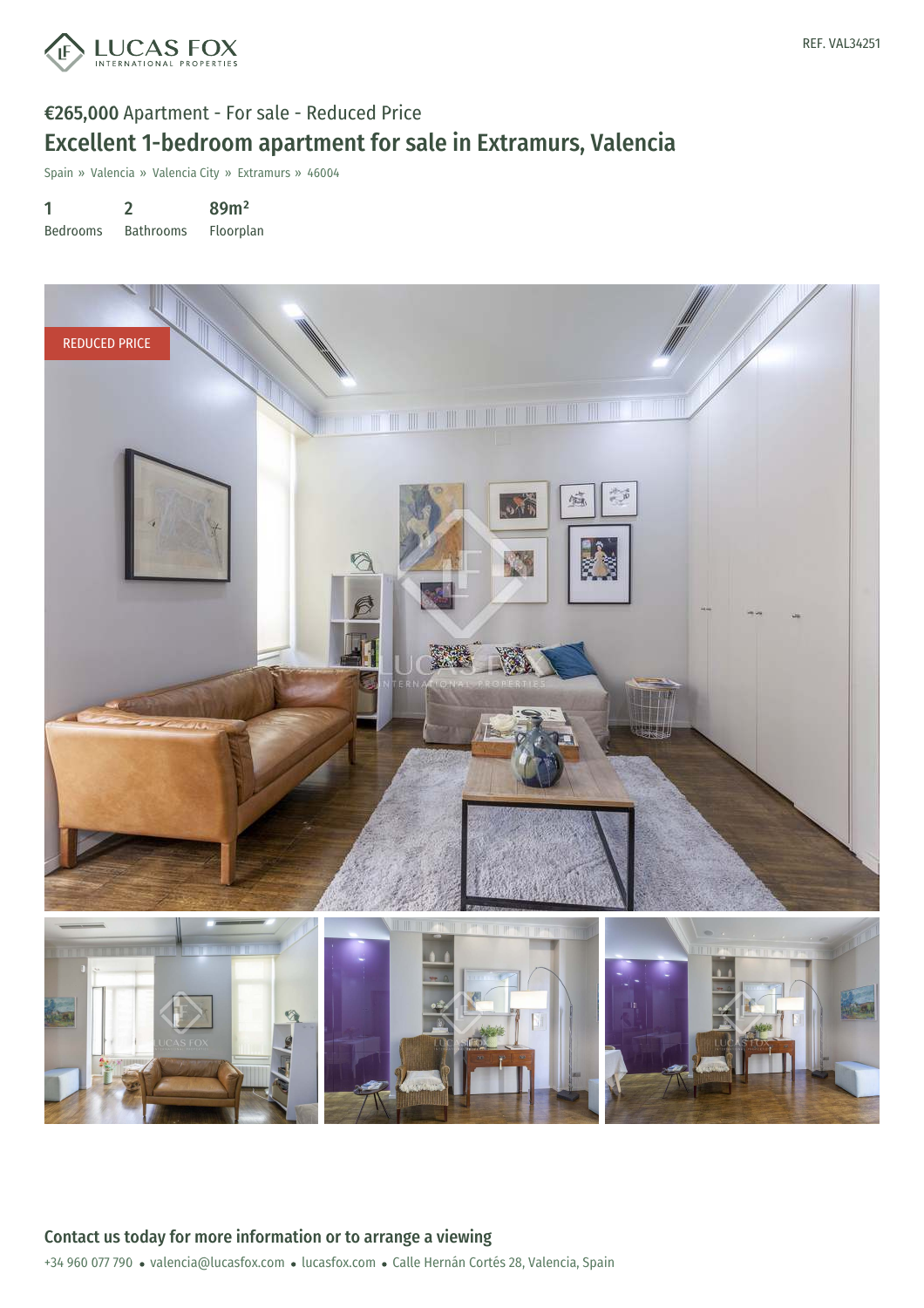

# €265,000 Apartment - For sale - Reduced Price Excellent 1-bedroom apartment for sale in Extramurs, Valencia

Spain » Valencia » Valencia City » Extramurs » 46004

1 Bedrooms 2 Bathrooms 89m² Floorplan

#### **OVERVIEW**

### Bright 1-bedroom apartment, renovated with attention to detail, for sale in the centre of Valencia.

This charming property was renovated with great care and the spaces were used to the maximum, without losing comfort.

It consists of an entrance that gives access to a spacious living-dining room and an equipped kitchen, a master bedroom with a private bathroom, a separate dressing room and a complete bathroom.

It is a very bright home, since it is located in a corner building. It has undergone a modern renovation with high quality furniture. It includes a heating system through gas radiators and ducted air conditioning, high interior doors and Climalit windows with double glazing and thermal insulation.

An approved project for the installation of a lift is available under community agreement.



[lucasfox.com/go/val34251](https://www.lucasfox.com/go/val34251)

High ceilings, Natural light, Air conditioning, Balcony, Built-in wardrobes, Equipped Kitchen, Exterior, Heating, Near international schools, Pet-friendly, Transport nearby